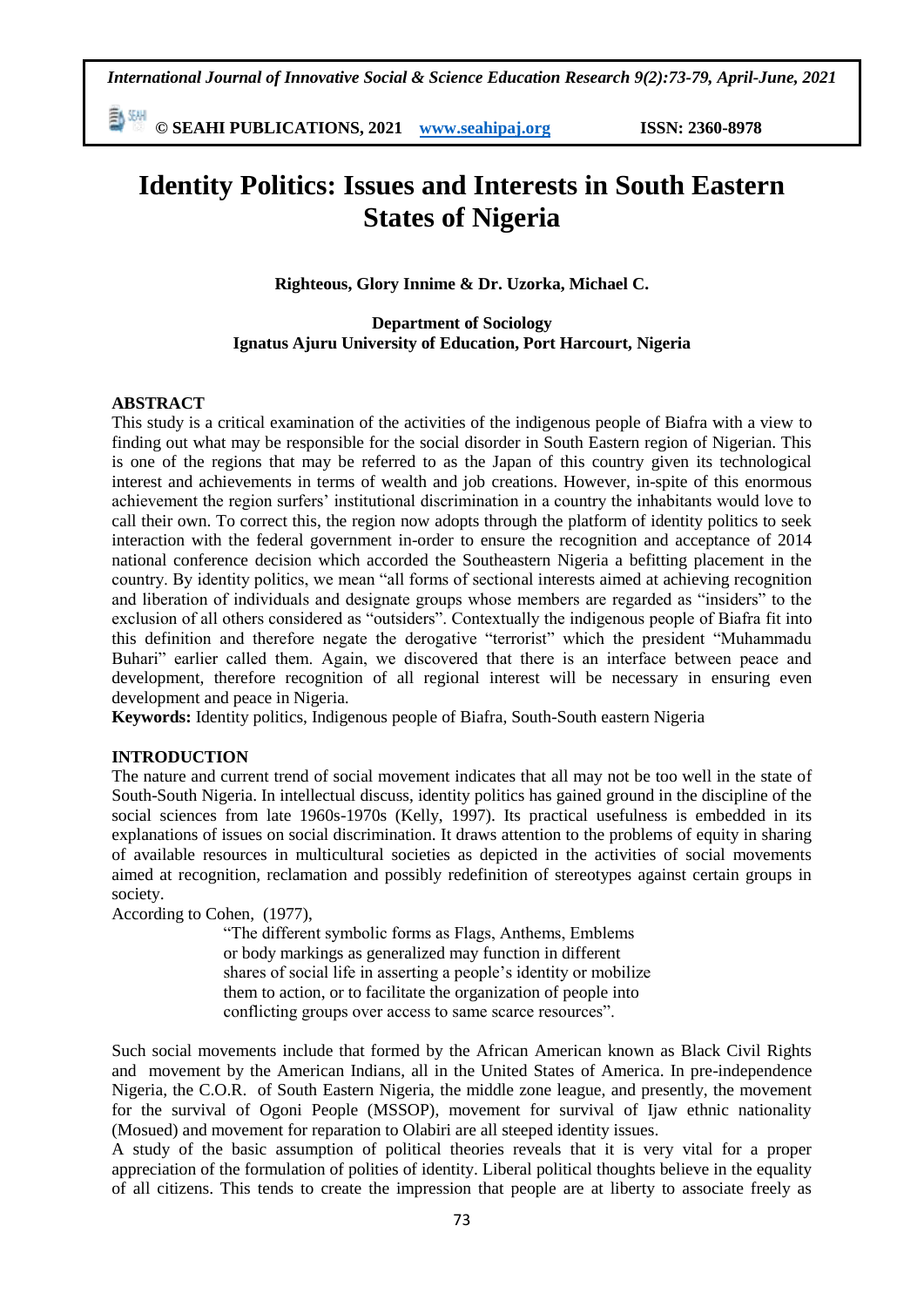# **Righteous & Uzorka** *….. Int. J. Innovative Soc. & Sci. Educ. Res. 9 (2):73-79, 2021*

members of any association depending on his interest, therefore his affiliation to any group is considered voluntary. For example, members of a neighborhood vigilante group or any social club are assumed to have certain interests in common which are not necessarily disadvantageous to the nation. On the contrary, identity politics contend that such theorization allows a nation to give freedom of choice for all citizens does not provide adequate insight for understanding problems of peculiar groups to the society, be it racial, ethnic or gender. When the distinctiveness of such group is ignored, there is often, poor representation of the group in national issues. As stated in (New politics 1977), the Anti-liberal critics are of the opinion that these assumptions are enough reason for repeated failure of even older democracies to find solution to problems of marginalization.

Identity politics emphasizes the assumption of the existence of inequality, injustice and oppression in society. It considers the assumed equality of all citizens as emphasized in the principle of freedom of choice as an "identity" of the ruling class and a façade that conceals covert attempts by controllers of political power to maintain the status-quo.

Dixon (1999), as politics of identity emanates from a multiple of sources, the particular identity that is projected at any given point in time depends on the interest of its proponents.

Identity politics places priority on the affairs of the group. Attempts are usually geared towards not to study these groups in abstraction but in their historical circumstances in relation to a bigger whole. Therefore, it is the contention of the identity politician that each group is better understood within their lived experiences. This however buttresses the earlier statement that adherents of identity politics reject the nation of Universality of stand and push aside such claims as attempts to subsume others experiences which are not in consonance with the view of the power brokers in society. In consonance with this, the Nigerian Journal of Sociology and Anthropology (1977), observes that from 1914 when Nigeria as one country of a state became a legal and constitutional fact, the various ethnic and cultural groups sought ways to use their symbolic forms to maintain and assort their exclusiveness and identify themselves in the new wider network of social relations. A dominant symbol is capable of creating the strongest pool of sentiments, attitudes and emotion amongst members of one ethnic grouping. As observed by Boyles (2000), it is conceptually impossible to create a coherent Universalist theory of life, justice and education at least without constantly making the kind of particularized contextual, historical and political judgment above which liberalism seeks to raise". In furtherance of this argument Boyle (2004), emphasizes that groups have their own identities, and that generalizations can only be made, based on common indices emanating from particular studies of different groups.

Thus the above discussion denotes that studies in identity politics are in many facets slated towards an understanding of the marginalized, those who suffer low status in society (Etteng, 1996). Those who constitute the major focus of the marginalized group are within the cadre of those who are usually economically and politically powerless in the society. This includes all of those who are alienated from the mainstream of socio-political activities and are asking for self determination and relative autonomy within a larger constituency. The demands of the minority in Nigeria fall within this discourse. Thus the indigenous people of Biafra's question revolve around numerous rights, which are presented as inalienable to the Igbo man. Some of these rights include rights to self-determination in geographical areas where they are in majority. Other time, they ask to be allowed to preserve their culture, the mark of their distinctiveness against assimilation into dominant culture. They demand for equity in the allotment of economic benefits and participation in governance. This is more pronounced in the international scene amongst the nation states of Western Europe. Immigrants into France, United Kingdom, Germany, Italy, can hardly evade minority status because they often prefer to maintain their culture and distinctiveness. This always becomes noticeable in the form of their dressing, religion, like the Algerians and Pakistan Muslims would want to do in France and the United Kingdom respectively.

## **Conceptualisation**

Identity is more pronounced in a situation of deprivation. It gives the people a sense of common problem; such that there exist a unity of purpose. The situation under this current is not short of a keg of gun powder-with nearby fire may lit, it could lead to crisis. Bagura (1994) opines that identity grouping becomes more pronounced in crisis situation. For instance, the protest against domination by Russia is believed to be the so called expression of nationalism by the smaller states (Decan 1979). It was on the relevance of identity grouping that gave credence to the balkanization of the forma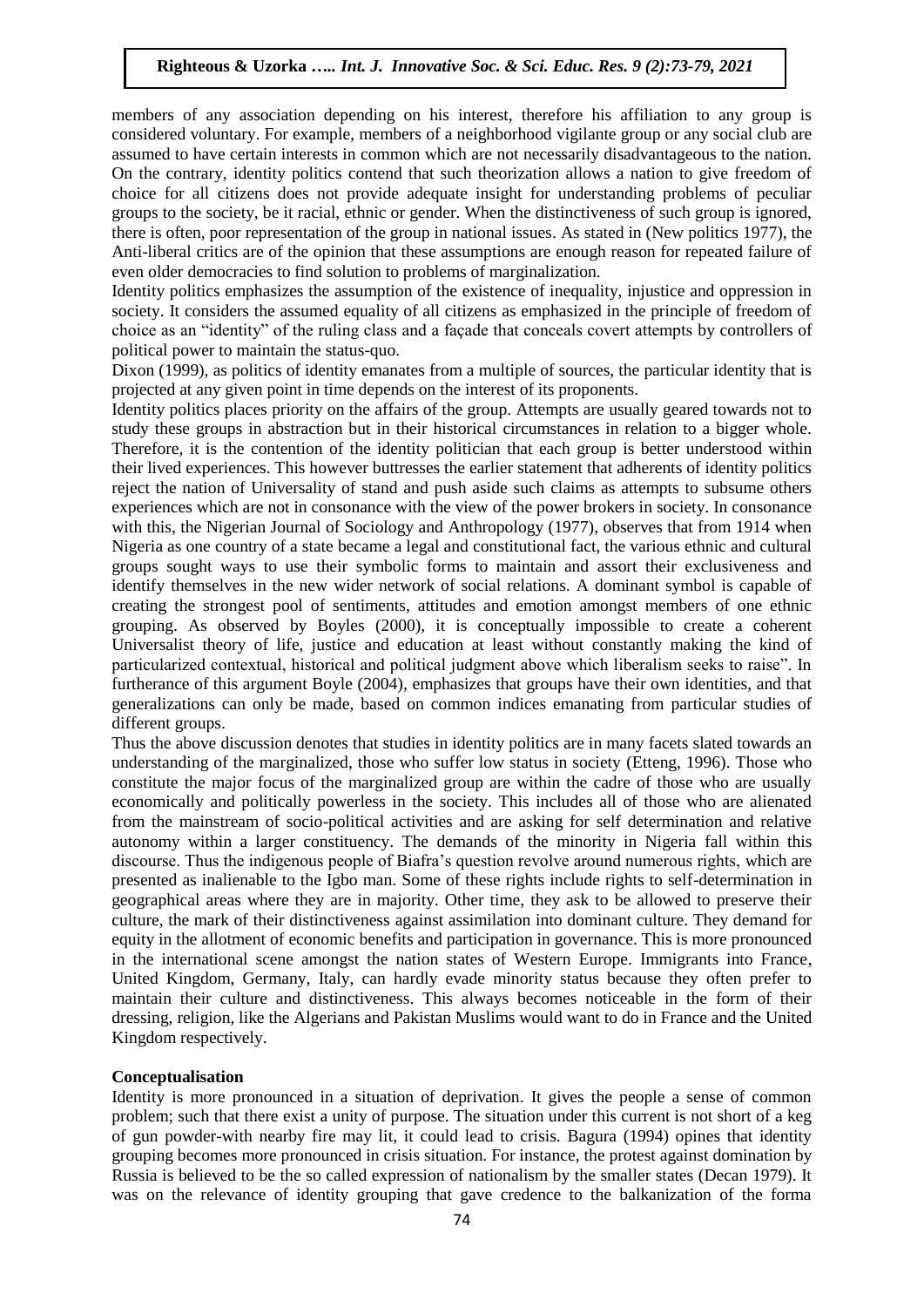socialist states to the extent that the new Common Wealth of Independent States is affiliating very closely to the West up to the point of considering to join the North Atlantic Treaty Organization NATO (Decon, opcit, 1979).

It is obvious that many may see politics of identity to be inherently characterized by disintegration, but this is not true. This are must understand that identity politics serves as a platform through which those marginalized could be heard and attempt to seek redress. This becomes possible through the mobilization of the larger constituency so that through the acknowledgement of the lived experiences of the sub nits, a more inclusive pattern of inter group relationship will emerge to buttress claims to nationhood and political stability. In view of this, the usefulness of identity politics cannot be overemphasized in a situation of deprivation and socio-economic injustice that is very prevalent in the state of Niger-Delta. More so, its relevance soars beyond every imagination, especially now, when international politics is intensifying to checkmate human rights violations in all its ramifications. Identity politics, thus locates human rights within their social and local context. This is quite timely for Nigeria and could mark the beginning of a new match to democracy and an unfolding process of true federalism.

This discourse, sofa; had elaborated on the point that issues seen as politics of identity, either internationally or locally are multifarious. The single, reason that necessitates it, is oppression, injustice and the desire for recognition and empowerment. It is hoped that this exposition of the features of identity politics will create an understanding to the ongoing crisis in the Niger-Delta region of Nigeria.

# **The Land and People of South Eastern Nigeria**

The South Eastern Nigeria is also known as Igbo land. It is the home land of the Igbo people. It is a cultural and common linguistic region in Southern Nigeria (Origi, 2007).

Geographically the Igbo people are divided into two sections by the lower Niger River. According to Uchendu (1965), the Eastern part is the larger of the two and it comprises Anambra, Imo, Ebonyi, Abia and Enugu States, while the Western side is smaller and is located in Delta State and Kogi State. However, they all share the same culture and the speakers of equally diverse Igbo languages.

Politically, Igbo Land is divided into several Southern Nigerian States (Edeh, 1988), Igbo Land is surrounded on all sides by large rivers, and other Southern and Central Nigeria indigenous tribes namely Biri, Whobo-Isoko, Ijaw, Ogoni, Igala, Tv, Yako, Idoma and Ibibio. Igbo people homeland extends East and West, from the old Calabar River to the banks of the Kwara, Niger River and some territory at Aboh, an Igbo clan located within the West-side of the Niger River.

On the North, it borders on Igala and Akpoto, and it is separated from the sea only by petty tribes, all of which trace their origin to the Igbo race.

The South Eastern Nigeria (the Igbo land) is primarily situated in the lowland forest region of Nigeria, with parts in the Niger-Delta. During the late 19<sup>th</sup> Century, Igbo land was made part of the Southern Nigeria protectorate of the British Empire and was amalgamated into modern day Nigeria in 1914. Shortly after Nigeria gained her independence; the Igbo land was involved in its biggest war as a result of the Biafra's movement for secession. The war was mainly fought by the Southern Easterners and it ended in 1970 when Nigeria government forces prevailed in the conflict.

More than 30 million people inhabit Igbo land and with a population density of 140 to 390 inhabitants per square kilometer (350 to 1000/sqmi).

According to Olfokaja (2012) observed that it could be the most densely populated area in Africa after the Nile Valley. Put together, Igbo land has an area of some  $40,900$  to  $41,400 \text{km}^2$  (15,800 to 16,000sqmi).

In trade, ndi-Igbo in the past traded with neighbors, allies and with Europeans. It was during one of his trading mission that he (W.B. Backe) told King Chukwuma Obi through his interpreter that

"We had come to make your acquaintance and your friendship

and to ascertain if the people are willing to trade with us".

On the strength of this request, trading agreement was eventually reached and signed with the great King Chukwuma Obi from Aboh clan, one of the leading Igbo clans then, who was engaged in early active trading with Europe (Iiogu, 1974).

So trading as an occupation in Igbo land did not begin just recently but an aged long activity. Couple with this was also some Anthropological findings. These findings revealed that Ndi-Igbo also were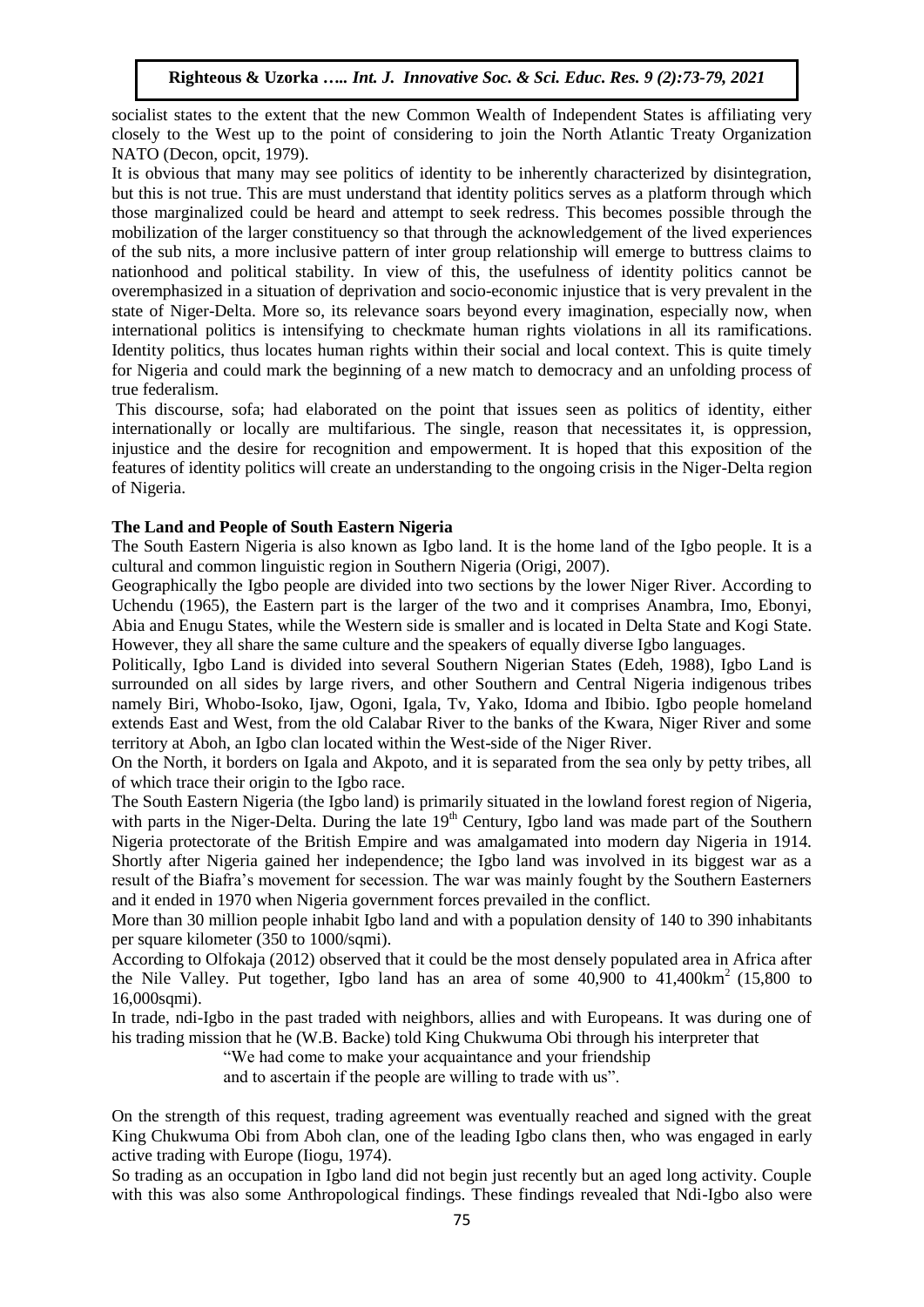## **Righteous & Uzorka** *….. Int. J. Innovative Soc. & Sci. Educ. Res. 9 (2):73-79, 2021*

engaged in making and trading of Arts works, such as pottery making, metal and precious artifacts. Igbo-Ukwu for instance was the site of an early indigenous bronze industry that was later rediscovered in the  $20<sup>th</sup>$  century (Matthews, 2002).

Along with the foregoing, in Igbo land farming is a traditional occupation amongst the people. Presently in the eastern states, home garden by the women constitute about 60% of food consume in the region annually so Ndi-Igbo can be said to be hard working and self sufficient people. However, in spite of this achievement the people of Eastern region are institutionally discriminated against in country they love to call their own.

#### **Characteristics of Identity Politics**

The escalation of controversies over issues such as poverty, insecurity, use and the control of natural resources, environmental degradation amidst call for sustainability, equitable gender participation in governance are all indications of the need for a reappraisal of social policies in multi-cultural societies. The propagation of these issues are usually the brain child of these groups whose freedom, welfare, society livelihood and the total reproduction of the self are impinged upon by nonactualization of policies that resolves imbalances arising from the aforementioned.

According to Dixon (1979), in his contributions to the problem of identity politics and conflict the "Wars of today are mainly between family and family". And set street against street, town against town. Wars of this nature are not nations against nations but instead they are wars within nation. Dixon (Opp. Cit, 120), much of these wars are no doubt manifestations of politics of self-preservation as an overriding factor for future political alignments. The upsurge in the number of these social movements and the attention they create both at national and internal scenes cannot be dismissed as inconsequential.

Movements on social activism like the demand for resource control, Notternization policy, movement for the survival of the Ogoni People (MOSSOP) that demand for new rights and reclaim old ones are identity based. Boyle (2000), Opines that the phrase "Identity Politics" was coined from the activities of such social movements by Michael Lerner and Peter Gabriel.

One important fact that is peculiar with identity politics is that it revolves around issues that are specific to an individual or particular group social experiences.

Joseph in his own contribution (1999), emphasizes that identity politics is not strictly an ethnic phenomena. Besides ethnicity, social identities can also be expressed in the form of religious, class and race. Thus identities are often politicized by politicians who usually resort to such sentiment for support and solidarity to enable them get appointment and distribution of benefits. In this vein, religious and ethnic expressions of identity are seen as veritable instruments which mutually reinforces each other in the process of mobilizing support from the constituencies concerned.

Heyes (2002:3) defines the subject of

"Identity politics as a mode of organizing intimately connected to the ideas that some social groups are oppressed…. Identity politics starts from analysis of oppression to recommend, variously, the reclaiming redescription or transportation of previous stigmatized accounts of group membership".

This definition explains some salient characteristics of identity politics. A critical examination of the highlights emphasis the fact that identify are socially constructed. Besides, that as a mode of analysis, identity politics offers a complete package which begins with identification of particular problem of a smaller group within the large group. Identity politics sometimes manifest in the demand in language equality. This is an area of special protest by some minority groups against federal government colleges in Nigeria. Cohen (1977) draws our attention to the impacts of identity politics as a tool. In his argument he reasons that, in Nigeria, particularly in the 1950s and early 1960s; such ethnic grouppolitical party identifications eased the success of some traditional rulers, powerful chiefs and local leaders, in soliciting and obtaining votes for particular candidates. In the same vein Gergen (1995:4), talking about the importance of the characteristics of which amenities politics of identity, submits that politics and personal being are virtually inseparable. According to him this is attributable to "the natural production of the political categories". Thus this fact as it were reminds us that unlike the national choice, an individual possesses in assuming membership of a social group or class; adherents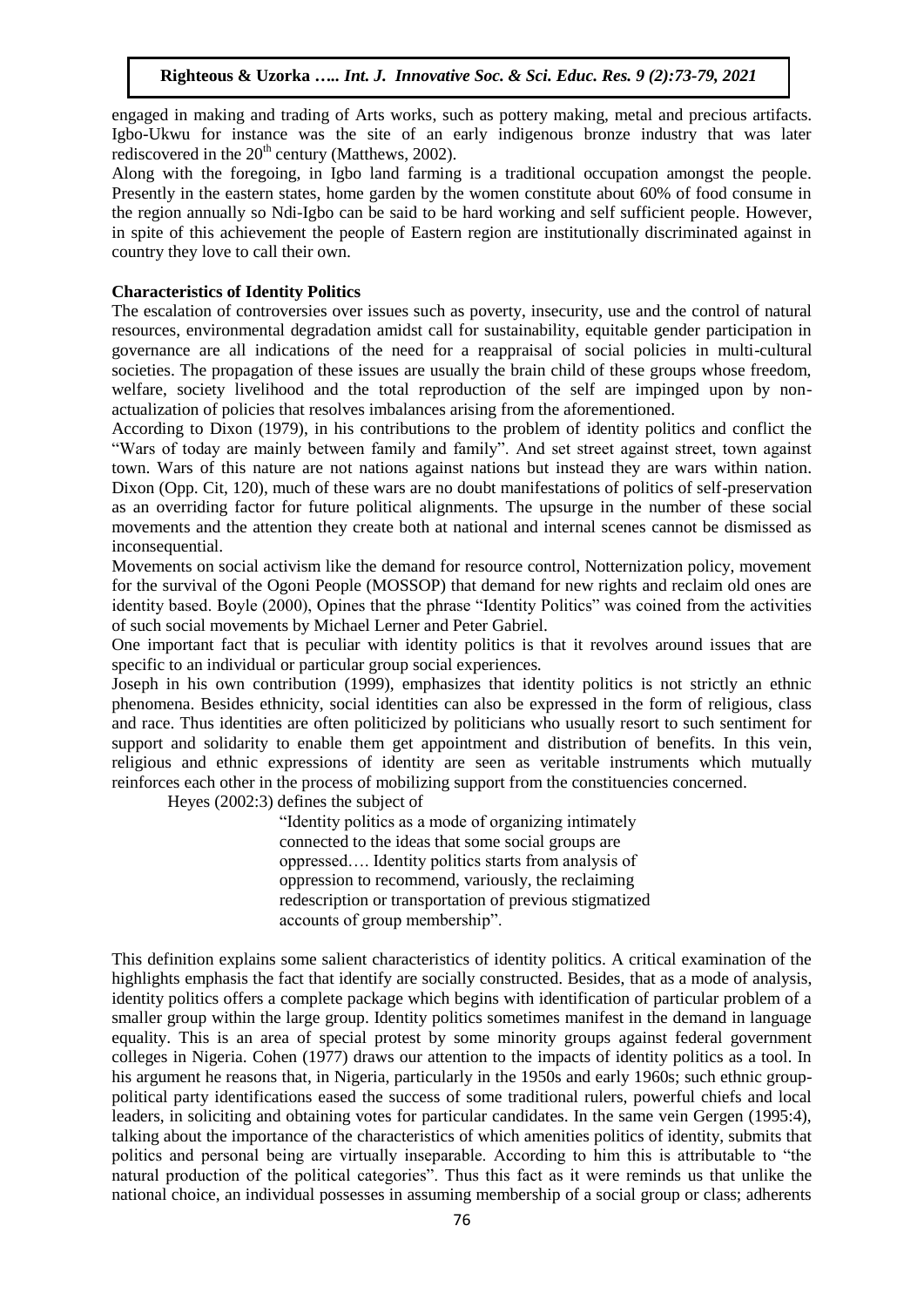of identity politics are to a large extent victims of ascribed status. Nationally they become members of the group they find themselves. The singular understanding that the positions of the participants in identity politics are ascribed creates between and amongst members of the group the conviction of entitlements to some inalienable rights. This is the type of impression that encourages the marginalized people of the Niger-Delta region to intensify their demands for a short at the relevant leadership positions in the country.

On account of the forgoing it will be necessary to say that although given the expression of identity politics, one will be tempted to reason that it aims at creating homogenous societies irrespective of the source of its generation. In the view of Ibrahim (1991) and Young (1976), politics of identity is located in a history which relates the individual and group to a collectivity. For instance, the following under mentioned, are some of the basic features of identity politics. It is on the basis of the foregoing that the activities of the indigenous people of Biafra is factored within the umbrella of identity politics.

## **Indigenous People Of Biafra-IPOB**

The indigenous people of Biafra (IPOB) is an organization formed within the aim of bringing back the honour and the glory of Ndi-Igbo. This organization was founded in 2012 by Nnamdi Kanu, a British Nigerian political activist popular for his prominent advocacy of the contemporary Biafran independence movement (Maya, 2016).

Ostensibly, the reason behind the formation of this organization was to restore an independent State of Biafra in the Eastern region of Nigeria through an independence referendum. However, latently; the indigenous people of Biafra became an option to correct the institutional discrimination currently ongoing in Nigeria which Jonathan government was dragging its foot to put right. This untold reason is apparently more obvious when we examine IPOB cities of the Nigerian Federal Government for its poor investment, inequitable resource distribution, ethnic marginalization, Igbo man not allowed to occupy contain positions in Nigeria, and heavy military presence in the Eastern region. In recent years, it has gained significant media attention as it has gradually become a target of political crackdowns by the federal government of Nigeria.

It is important to note that the indigenous people of Biafra rose to prominence in mid-2010 but did not do more than just that as the than federal government made some effort to correct some of the anomalies. The federal government of Nigeria then organized national conference in-order to satisfy the wishes and aspirations of every region with any grievances. However, after the dethronement of the then government of Jonathan, Mohammadu Buhari, the head of the ruling APC federal government choose to distance himself and his government from the decision of the national conference held in 2014.

It was on the strength of this connation that the leaders of IPOB and their members who are largely Igbo extraction felt was wise to call the federal government of Nigeria to order. It is essential for us to know that the Ndi-Igbo had people to take their proper place in the country from the decision reached at the 2014 national conference which supposedly would correct the placement of all the regions in the country in-order to ensure a united Nigeria.

It is interesting to know that when this did happen the indigenous people of Biafra did what they did to know the place of Igbo people in Nigeria bearing in mind the nature of the discrimination against Ndi-Igbo in the country (Ibeanu, Iwuamadi, Nkwachukwu, 2016). Thus, this was the bait which Kanu and his followers needed to strangle Buhari and his government. Buhari swallowed this bait without knowing its implication and today after he had been told the implication of his action against the indigenous people of Biafra; he now sees them as a terrorist group which Nigeria must not allow to exist.

To ensure credence to his claim, the leadership of the indigenous people of Biafra were arrested on 19<sup>th</sup> October 2015 on charges of sedition, ethnic incitement and treasonable felony. Whereas, the leadership of the dreaded Fulani herdsmen and their followers roam freely in every nook and cranny of Nigeria killing innocent Nigerians and nobody is saying anything: what baffles Nigerians is that the president does not see them as terrorists but instead they are seen as legitimate Nigerians doing their legitimate business by killing people and destroying their farms and other properties (Bybee, 2017).

It is on account of the foregoing that the indigenous people of Biafra with its supporters protest became aggravated giving rise to the political disenfranchisement among the Igbo people and the present trauma which the people are experiencing today. It is so therefore very essential for us to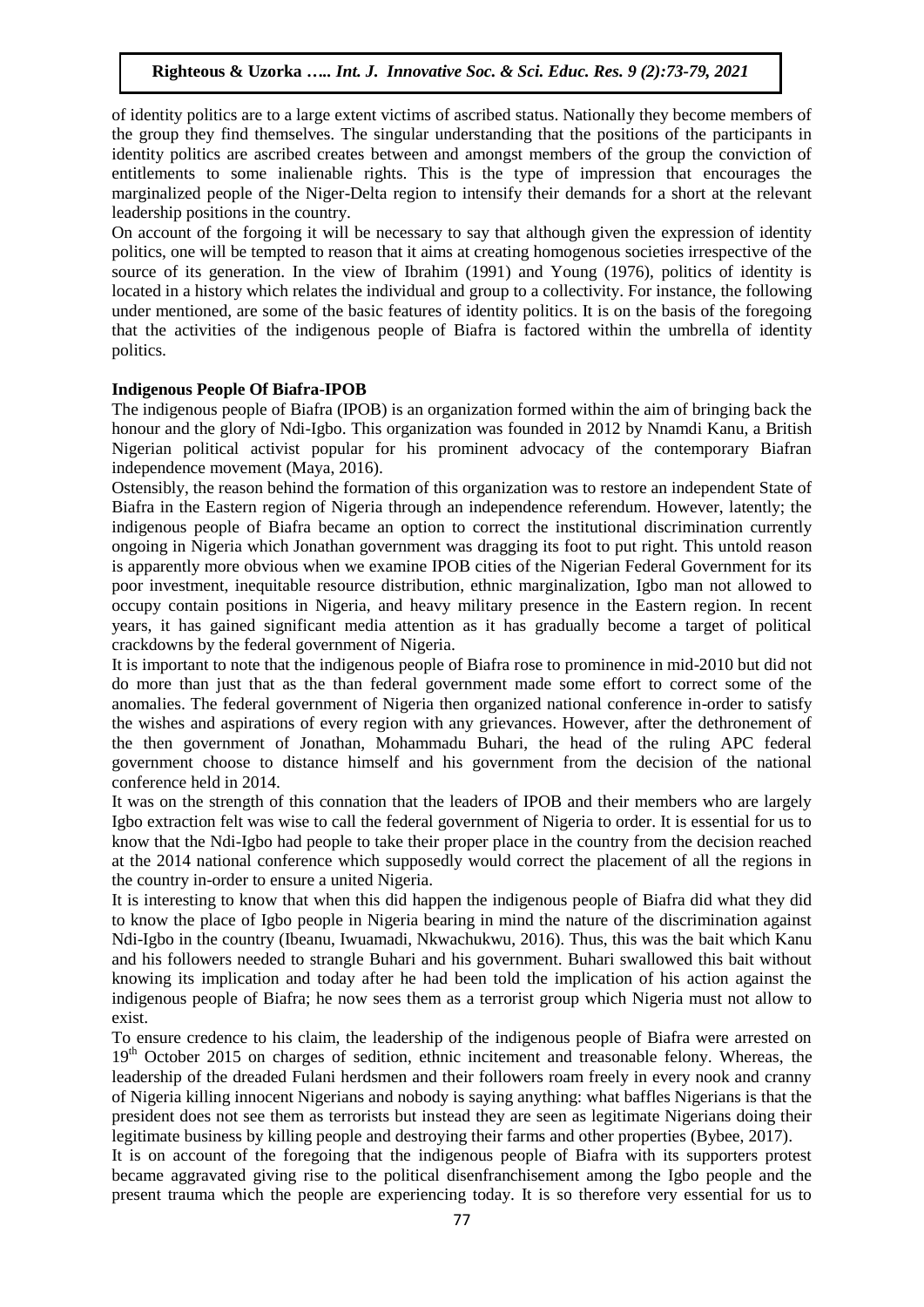#### **Righteous & Uzorka** *….. Int. J. Innovative Soc. & Sci. Educ. Res. 9 (2):73-79, 2021*

begin to see the activities of the indigenous people of Biafra at the instance of bad governance presently in Nigeria and also appreciate the fact that; the indigenous people of Biafra are simply identity politicians who think that this is the best channel of reaching out to federal government in particular and the entire world in general.

#### **CONCLUDING REMARKS**

In this study, we have carefully understudy the activities of the indigenous people of Biafra- through listening to their argument and interest and upon that arrived at the conclusion that they are not terrorist group as pronounced by the government of Buhari.

Again we gathered that IPOB intentions are geared toward actualizing the dream of every Igbo man, the dream of being treated as a desired and deserving position as an Igbo man in a country you call your own so that the idea of institutional discrimination in Nigeria would be a thing of the past.

Finally, that the indigenous people of Biafra are just, identity politicians who seek recognition through the platform of identity politics as a medium to ensure even development in the country and until the federal government of Nigeria come to terms with the need of every region not just the eastern region in this country; issues of identity and victim politics will not end.

#### **REFERENCES**

Anderson, J. (1974) Social Behaviour: Fact and Falsehood. Chicago Neko-Hall.

- Babe, A. (2017) The Indigenous people of Biafra: Another Stab at Biafran Independence (PDF). Institute for Defense Analysis 17:1-5
- Bagura, C. (1994) Crime by the capitalist state; An Introduction to State Criminality; Albany: State University of New York Press.
- Boyle, J. (2002) Universalism, Justice and Identity Politics: From Political Correctness to Constitutional Law, http/www.law.duke.edu/boylesite/identityhtm.
- Cohen, V. (1977) How can we Fix a Broken System? Washington Post National Weekly Edition, 9, 6- 4.
- Dixon, P. (1979) Futurewise: Six faces of global change; Harper Collins Publishers, London.
- Decan, K. (1979) Universal Human Rights in Theory and Practice. New York: Cornell University Press.
- Edeh, P. (1988) Federalism, the Constitution and Resources control, Urhobo Historical Society.
- Gergen, F. (1995) Slim'srable: Race, Respectability, and Masculinity Chicago: University of Chicago Press.
- Hayes, D. (2002) Study says blacks face more segregation than other groups; New York, Times (November  $23<sup>rd</sup>$ ) P. A16.
- Hege, A. (2000) Human Ecology: A Theory of Community Structure. New York.
- Ibrahim, A. (1988) *Journal of African Contemporary Research:* A Biannual Collection of Social and Policy Studies, Horizon Concepts.
- Ibrahim, A. (1991) World History Connections to Today, Prentice Hall, Upper Saddle River, New Jersey Nadham, Massachusetts.
- Ilogu, E. (1974) Christianity and Ibo Culture. Brill Archive. P.63.
- Joseph, L. (1999) Democratization and Security in Nigeria: Centre for Advanced Social Studies, Port Harcourt, Nigeria.
- Kelly, D. (1997) International Relations: The World Community in Transition.  $3<sup>rd</sup>$  Edition). A.I.T.B.S. Publishers J-5/6, Krishan Nagar, Delhi-110051.
- Krucks, R. (2000) Social Movements, Types and Functions, in David Sills (e.d). International Encyclopedia of the Social Sciences, Vol.14. New York.
- Matthews, M. (2002) Nigeria: Current Issues and Historical Back-ground. Nova Publishers. P.38
- Maya, E. (2016) Special Report: Inside the massive extrajudicial killings in Nigeria's south-east. Premium Times Nigeria. Retrieved 2019-05-13.
- New politics (2020) Nigeria: At least 150 peaceful pro-Biafra activities killed in chilling crackdown. Amnesty international. Retrieved  $5<sup>th</sup>$  June.
- Nwachukwu, (2016) Foreign Missionary Background and Indigenous Evangelization in Igbo land. LIT VerlagMiinster. P.15.
- Offokaja, P. (2012). Obatala Igbo King. Igbodefender.com